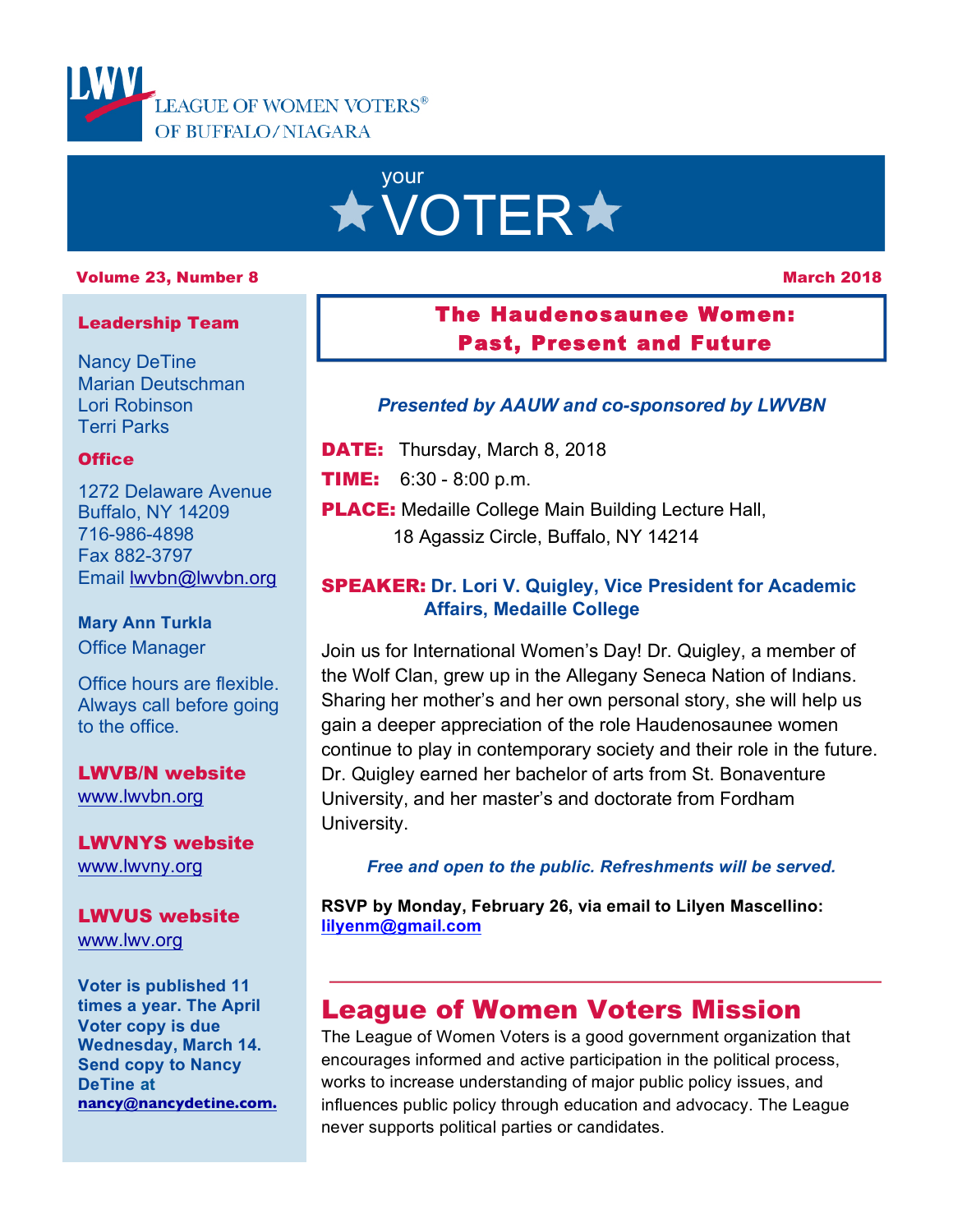## **News from the Board**

Janet Goodsell recruited two outstanding young women from Lafayette High School to be our representatives at the 2018 Students Inside Albany in May. The board enthusiastically approved the selection of Rosiehna Myint and Myit Nay Win, who are, respectively, valedictorian and salutatorian of this year's senior class. We look forward to meeting them and hearing about their experiences at our annual meeting in June. We thank Janet Goodsell for her fine work on behalf of the League.

The board approved two separate items as requested by the Waterfront Committee that relate to the Local Waterfront Revitalization Program and to the Draft Metropolitan Transportation Plan 2050 to reflect LWVBN positions.

The board voted to support the concurrence position on Death with Dignity as proposed by the LWV New York State at its 2018 convention and as recommended by the members who attended our program on January 13. This position concurs with that of the LWV Utah.

We are currently working with the Buffalo Municipal Housing Authority (BMHA) on a new three-year contract for services to conduct tenant commissioners' elections and tenant council elections in individual BMHA housing sites. After discussion, the board approved empowering Nora Mikes, Terri Parks and Kathleen McCarthy to negotiate and reach an agreement with BMHA for this contract only. Work needs to begin on the 2018 tenant commissioners' election immediately. The draft contract from BMHA includes basically the same activities as our most recent contract. We greatly appreciate that Nora Mikes has agreed to coordinate our efforts and Kathleen McCarthy will contribute expertise from her past experience in leading this effort.

The board discussed a recommendation regarding dues relief for new members who join in the second quarter of our membership year, October through December. It was decided to offer those people a discounted rate at the time of their first renewal; this will partially offset our support for the state and national Leagues while promoting retention of new members.

The League of Women Voters reached its 98th anniversary on February 14. Each year at this time, we send our Annual Appeal letter to members and friends. Please consider how important the efforts of the League are at this time in our nation's history and reply with your donation. We greatly appreciate every dollar.

*Terri Parks*

## **Great Decisions**

First of all, thanks to all who sent such thoughtful and supportive expressions of sympathy upon the death of my husband. (I guess it's not surprising, considering the caring that League members have devoted to promoting the democratic practice of voting.) Also healing thoughts to Ann Marie Malachowski, a long-time member of Great Decisions, who is recovering from a serious injury. Finally, keep your fingers crossed that good weather will prevail on Thursday, March 1, from 10 a.m. till 12 noon at 1272 Delaware Avenue, when I am slated to deliver the 2018 briefing books and collect \$28 from those who ordered them.

*Gratefully, Bernice Baeumler*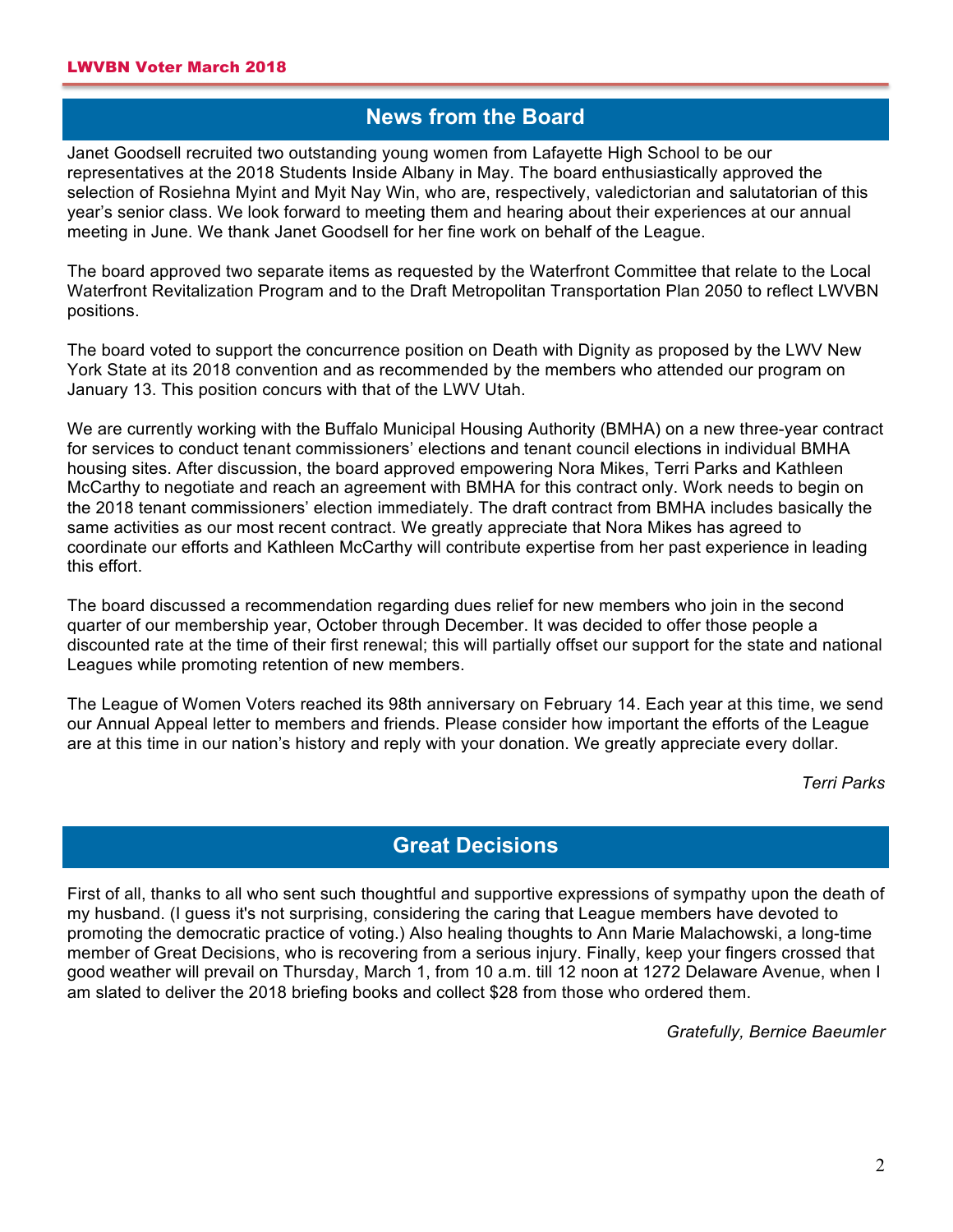## **A Tribute to Elsa Bondar**

Our League lost a lively, dedicated and hard-working member when Elsa Bondar died on February 9 after a slow decline. Joining LWV upon retiring from 30+ years teaching fifth grade, Elsa was valuable from the beginning.

When the New York State Charter Schools Act was passed in 1998, Elsa joined the Education Committee, which visited and monitored most of the charter schools in the Buffalo area. When the Charter School New York State Study proposed by our League at State Convention was accepted, Elsa helped educate members through her active role in presentations. In 2006 she helped us reach consensus on Financing Education, making inequality understandable through a memorable role in our skit. When her mobility decreased, Elsa used her advanced computer skills to disperse pertinent information to members. She became our Grassroots Lobby Coordinator in 2004, a responsibility she filled as long as her eyesight permitted.

Elsa valued her League activism highly. As her daughter Carol noted: "I know my mother … would want to be remembered as an activist for women's rights, a loving mother and wife, and a kind person. She brought her family, including two small children ages five and two, to live in Africa for a year in the 1960s. She climbed the Grand Teton. She had a full and adventure-filled life."

Condolences can be sent to Gene Bondar, her husband of 60 years, at 317 Wellness Way, Apt. 225, Washington, PA 15301. Her family listed the League for memorial gifts in Elsa's name.

*Lee Tetkowski*

## **Regional Training**

The League of Women Voters of New York State holds regional training meetings in the years when there is no state convention. This year's training session for Leagues in Western New York will take place at Rush Henrietta Senior High School on Saturday, April 14, 2018, from 10:00 a.m. till 3:00 p.m. The cost is \$20 per participant. The session offers an excellent opportunity to meet and network with members from other Leagues and obtain useful information. Flyers were sent by email to all members with email addresses. We hope we'll have a large delegation attending the event, which is only one hour away. If you need a registration form, please contact our League office. And please make sure to call or email our office if you register. We surely would like to carpool for the drive. Phone 716-986-4898 or email wvbn@lwvbn.org.

#### First Call to National Convention 2018 – We Need You!

The League of Women Voters' 53rd National Convention will take place at the Hilton Chicago in Chicago, IL, from Thursday, June 28, through Sunday, July 1, 2018. We invite our League members to save these dates and plan to join hundreds of passionate and engaged leaders for our biennial national gathering. More information and the full "first call" are available here.

LWVBN is entitled to four delegates. Please consider being a delegate in 2018 and contact the League office if you're interested. The National Convention is stimulating and rewarding.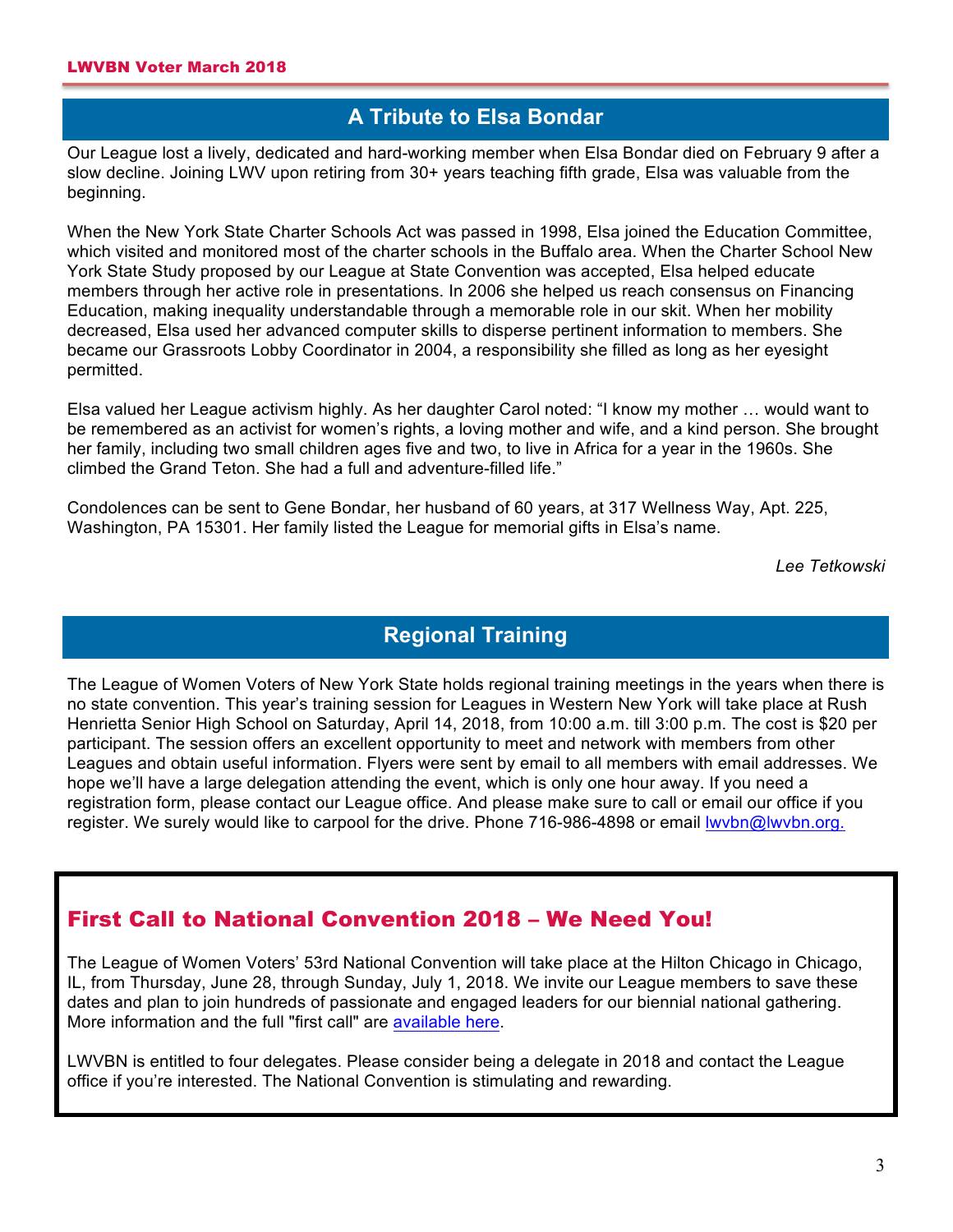## **Education Committee Report**

At our January 25 meeting, the Education Committee worked on plans for a May program on the Buffalo Public Schools' *New Buffalo Bargain,* based on our recent visits to Lafayette International High School and Highgate Elementary School, and on a discussion with David Mauricio, Chief of Strategic Alignment & Innovation for the school district.

We also reviewed the WNED-TV program *Cash's New Education Bargain* and agreed that it reflects very well what we'd learned and seen implemented in the schools we visited. The *Bargain* states, *"If students work hard and parents commit to their child's education, the Buffalo Public Schools will guarantee them a path to opportunity, achievement and success."*

Key *Bargain* features in Community Schools include: 1) **Rigorous teaching of essential reading skills in the early grades**; 2) Lowering class size; 3) Providing teacher training for teaching essential skills to this population; 4) Providing counselors and specialists to deal with societal problems: poverty, family, behavioral, academics; 5) Increased outreach to the family and community – visits to new parents; 6) Welcoming parents and children to the school building several days after school, as well as on some Saturdays, and also offering breakfast and lunch; 7) Offering academic help and participation in sports and art, as well as access to legal/health information and the use of computers. Another key feature of the *Bargain* is the establishment of **Education to Work** programs such as those at Burgard and Bennett, which offer high school classes, internships, and college classes relative to welding, auto-tech or advanced machine tool technology, and computer coding and use of state-of-the-art equipment to prepare students for the new workforce.

Top educational, political, community and business leaders have been tapped as *Bargain* partners offering advice, internships, monetary support, and coaching. They include Katherine Conway-Turner, president of Buffalo State College; Phil Rumore of the Buffalo Teachers Federation; David Rust of Say YES; activist Sam Radford; Robert Gioia, CEO of the John R. Oishei Foundation; and Steve Finch, former plant manager of the GM Tonawanda Engine Plant.

Based on our knowledge of both the progress and the complexities of the schools (improved graduation rates but, for example at Highgate, minimal improvement in test scores), at our next meeting we will discuss two approaches: Should the May program be dedicated to progress alone of the Buffalo Schools? Or should we invite an outside speaker to offer a bigger picture of current American education to discuss the longstanding societal and economic problems facing schools in urban U.S. and the efforts that have been put in place here and elsewhere? What can we as citizens do? At our meeting on February 22 we will decide what tack to take and will find a speaker to offer more insight into these issues.

*Dorothy Tao and Lee Tetkowski, Co-Chairs*

## **Naturalization Ceremonies**

One of LWVBN's most rewarding activities is welcoming new citizens and helping them register to vote. At the U.S. Courthouse, Kathleen McCarthy and Mary (Mike) Egan represented the League at the January 18 ceremony, and JoAnn Mecca and Marja Nordman represented the League on January 25. At the downtown campus of Erie Community College, Lynne Vallone and Deborah Shiffner represented the League on February 1. Erie County Board of Elections representatives have been very helpful in facilitating completion and collection of voter registration forms.

*Patricia Wille, Volunteer Coordinator for Naturalization Ceremonies*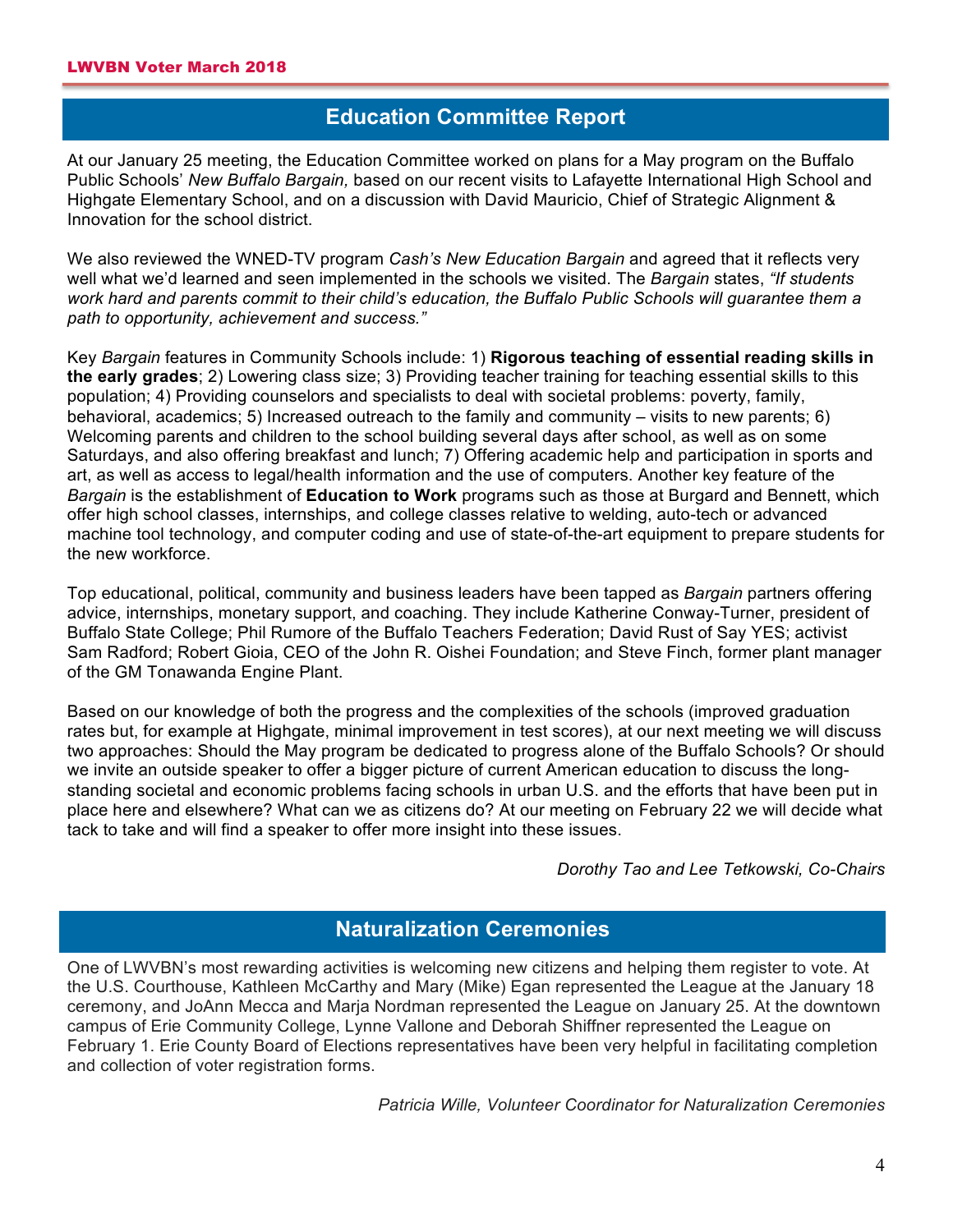## **Money in Politics Update**

#### New York State's campaign finance system and closing the LLC loophole

LLCs are Limited Liability Corporations. Companies create LLCs for many business reasons. But for some companies one reason alone is paramount – the ability to pour huge amounts of money into the coffers of candidates, elected officials, and political parties, frequently without revealing the names of the donors.

In 1996 the New York State Board of Elections decided to treat LLCs as "individuals" under the state's campaign finance laws, with spectacular results. When considered as a corporation, as under federal law, an LLC could contribute up to \$5,000 to an elected official, political party, or a candidate running for office; but when considered as an individual under NYS law, an LLC could contribute up to \$60,800! If this was not a sufficient pot of campaign money to make recipients happy, corporations and businesses could create any number of LLCs, each with the same outrageously high contribution limit. Each additional LLC is then given a different name and the names of the original donors remain hidden.

LLCs are equal opportunity donors. All political parties, candidates and elected officials benefit from the seemingly endless generosity of LLCs.

In 2015 Glenwood Management, a huge real estate company that figured prominently in the criminal corruption trial of former Assembly Speaker Sheldon Silver, created 22 separate LLCs, each with the ability to contribute the maximum amount to favored candidates and political parties. Another state corruption investigation that originated almost a decade ago, involving the Buffalo Billion, is unfolding now and demonstrates again how the LLC loophole works to benefit both donors and recipients at the public's expense.

We know from our Money In Politics study that *quid pro quo* corruption is difficult to prove. A wink and a nod can convey the intended message when money changes hands. Citizens are rightly suspicious when legislative favors are granted to certain interests and when constituent-supported legislation is defeated over and over or not even discussed in committee. The LLC loophole exemplifies a government failure in both fairness and transparency. Closing it is the goal of the League, of other reform groups and of many government officials.

Closing the LLC loophole through state legislation. In 2015 the New York State Assembly, with broad bipartisan support, passed legislation to close the loophole but the bill died in the Senate Corporations Committee chaired by Michael Ranzenhofer (Amherst).

This year the legislation has been reintroduced. **The League strongly supports A.9758A (Simon) and S.27149 (Kavanagh)** which will lower contribution limits to the federal level of \$5,000 and require donor disclosure. The League urges members to call and write their legislators in support of the legislation – *better still*, come with us when we visit legislators in March and April 2018. Passage will occur only when enough citizens are alert to the problem and determined to correct it.

NY State League President Dare Thompson wrote, *"Closing the LLC loophole is an obvious and long overdue fix to limit contributions by special interests and help end 'dark money' in our electoral system. This one small step is just one of many reforms needed to reduce corruption in Albany."*

*Janet Massaro, Chair*

#### New Membership Directory!

If you would like a hard copy of the LWVBN 2017-18 Membership Directory, as well as a current list of board members and committee chairs, please send \$3.00 with your request to: LWVBN, 1272 Delaware Ave., Buffalo, NY 14209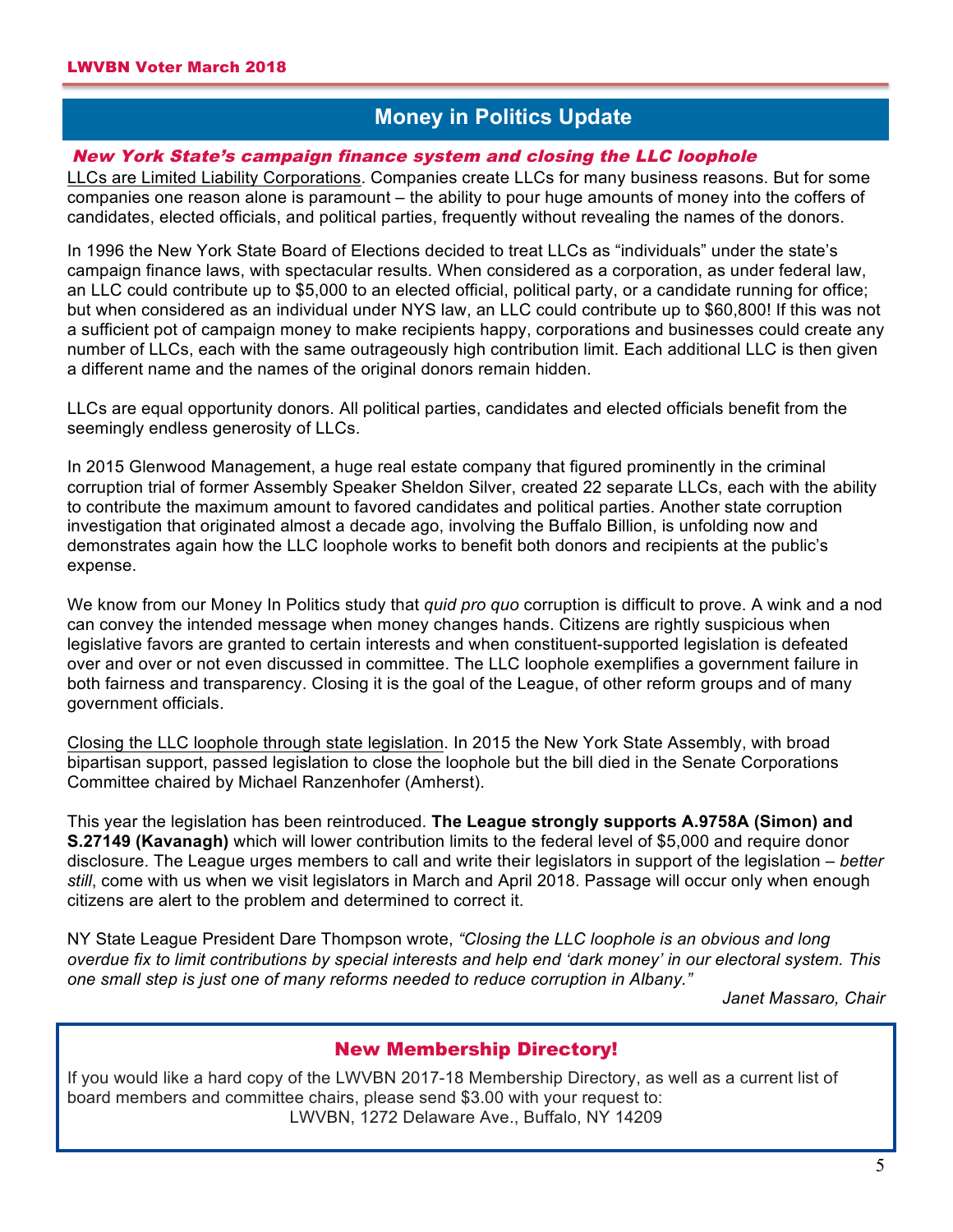## **Our Nuclear Times: Article Four**

*Do you know the players?*

1. The United States federal government [DOE = Department of Energy; NRC = Nuclear Regulatory Commission]

2. New York State [NYSERDA = New York State Energy Research and Development Authority; DEC = Department of Environmental Conservation]

3. The contractor [CHBWV = main contractor for the West Valley, New York, nuclear waste site cleanup]

4. Community organizations [CTF = Citizen Task Force, and others]

5. YOU [as an informed member of the public]

#### *What are the current issues?*

The site [WVDP = West Valley Demonstration Project] in Western New York has nuclear wastes, buried and above ground. Since containers corrode over time, and since site erosion occurs over time, what are possible consequences? Reports and decisions [Phase I and Phase II] determine how the wastes are stored, monitored, possibly exhumed, transported, disposed, etc. Are funding levels adequate for site maintenance and tasks?

#### *What are future areas of concern at the site?*

There are 10 Waste Management Areas [WMA]. These include two large burial grounds, a waste tank farm [WTF], a demolition debris field, a plume of radioactivity, and 56 casks tagged with only a 50-year warranty.

#### *Why are actions especially important now?*

The public has only 60 days in 2018 to comment on the scope of future cleanup decisions. The current generation ought to bear the costs and inconvenience of this cleanup. Astoundingly, this nuclear legacy includes more than 85 radionuclides. Examples: Carbon-14 with a half-life of 5,730 years; uranium-238 with a half-life of 4.5 billion years; and plutonium-239 with a half-life of 24,100 years. Can a future government guarantee the safety of any nuclear wastes that are left at the site?

#### *When are the public meetings?*

March 19, 20 and 21, tentatively. Please check the dates, locations, and times online. Why attend? To become well informed and to submit public comments. www.westvalleyctf.org www.nirs.org www.westvalleyphaseonestudies.org www.wv.doe.gov www.chbwv.com

*Barbara Frackiewicz*

#### **Save this Date – Wednesday, April 25!**

As Buffalo's resurgence continues, gentrification and displacement are increasingly urgent issues as progress fails to reach every neighborhood. Join us as an expert speaker and knowledgeable panelists explore possible solutions during a **free** program at the Central Library Auditorium on **Wednesday. April 25, from 5:30 till 7:30**. Complete details are coming soon.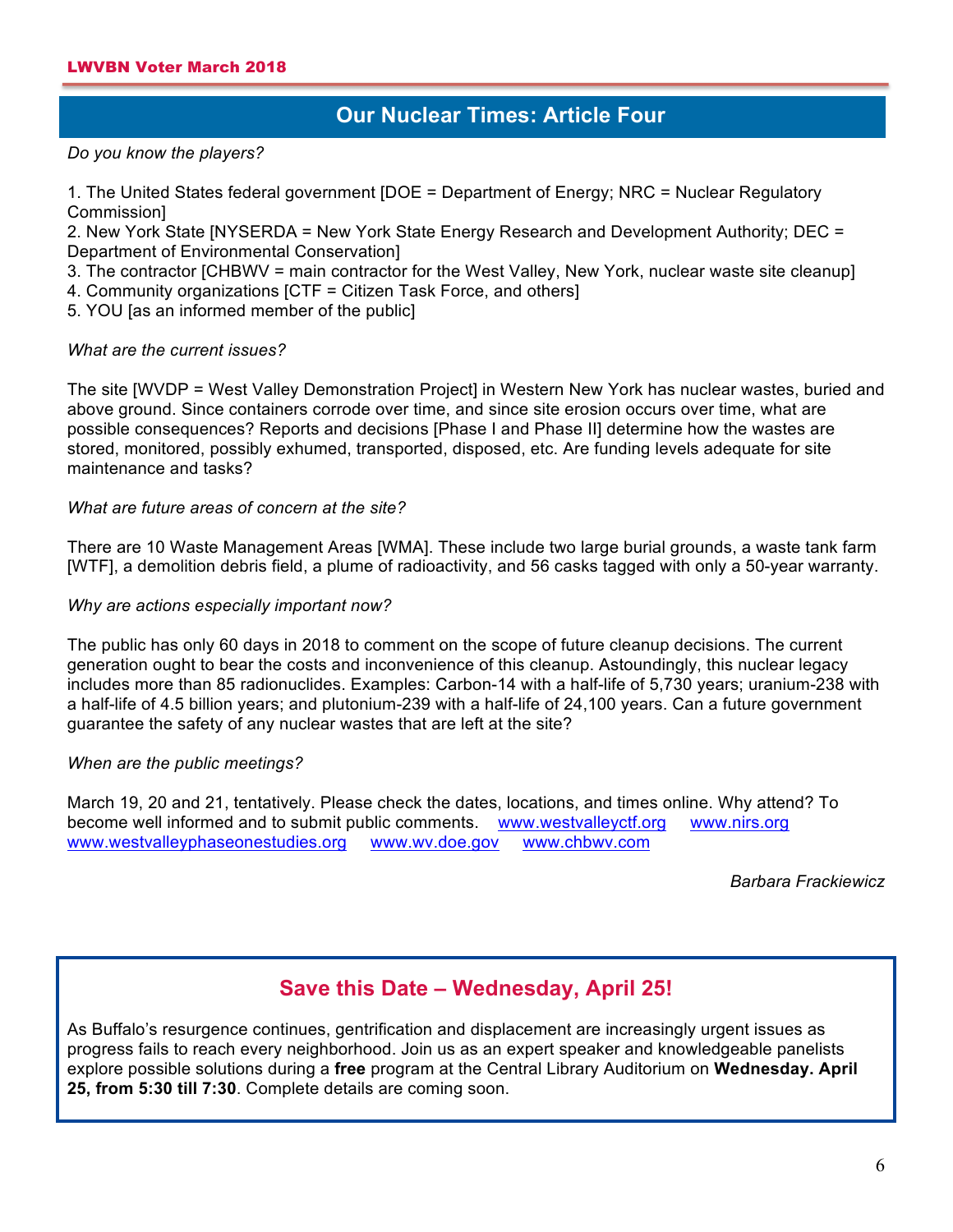## **Waterfront Committee Report**

The Waterfront Committee continues to meet and exchange information about Buffalo's waterfront, and currently has a focus on the Outer Harbor. Highlight of the winter was our testimony at Buffalo's City Council on January 16, 2018, presented by Gladys Gifford. Our comments pertained to the plans offered by the Erie Canal Harbor Development Corporation concerning the area of the Outer Harbor bounded on the south by Terminals A and B and on the north by the Bell Slip. We supported several features of the plan: to move festival and performance areas to space next to Terminals A and B and away from the sensitive ecological areas at the Bell Slip; to remove invasive species throughout; and to cancel a proposed visitors center at the Bell Slip. We objected to the plan to include a mountain bike park feature.

We are still calling for a public process to create a coherent master plan, which would ensure that all proposals for the land of the Outer Harbor adhere to sound principles of ecology and sustainability.

Recently the City of Buffalo has finalized a Draft Local Waterfront Revitalization Program (LWRP) in accordance with the New York State Waterfront Revitalization of Coastal Areas and Inland Waterways Act, and in partnership with the New York State Department of State. This process has taken a very long time, according to City Hall sources, but is now ready to be completed. The Local Waterfront Revitalization Area boundary for Buffalo encompasses all of Scajaquada Creek and the Buffalo River as well as the shores of the Niagara River and Lake Erie. The Waterfront Committee has monitored this process, and composed comments for the LWVBN to be sent to the NYS State Department by the February 20 deadline.

We continue to participate in the advocacy group Our Outer Harbor, and expect that a public meeting will be scheduled in March to share updates and successes.

Winter weather has interfered with our meeting plans, but we intend to meet in person from 3:00 to 4:00 p.m. on Wednesday, March 21, at the Central Library café area in downtown Buffalo. All are welcome!

*Gladys Gifford, Chairè*

## **Women's History Month Events of Interest**

#### 2018 Women's History Month theme: Nevertheless, She Persisted: Honoring Women Who Fight all Forms of Discrimination Against Women

1. The Erie County Commission on the Status of Women invites you to attend the Annual Women's History Month Kick Off Event honoring Betty Jean Grant on Thursday, March 1 from 4:00 to 5:00 p.m. A reception will follow from 5:15 to 7:00 p.m. at the Lafayette Hotel.

RSVP: Joelle Logue, Advisory Board Chair, Erie County Commission on the Status of Women jblogue@yahoo.com - 716-908-3964

2. The WNY Women's Foundation presents A DIVA by DIVA Celebration of Women: created especially for the WNY Women's Foundation, Wednesday, March 20. The 6:30 p.m. reception will be followed by the show at 7:30 p.m. at the Park School of Buffalo, 4625 Harlem Road, Snyder. Tickets are \$30 and may be purchased at wnywomensfoundation.org/join/. There are only 100 available. Contact Kelli Cavo at 887- 2626, or KELLI@WNYWFDN.ORG for more information.